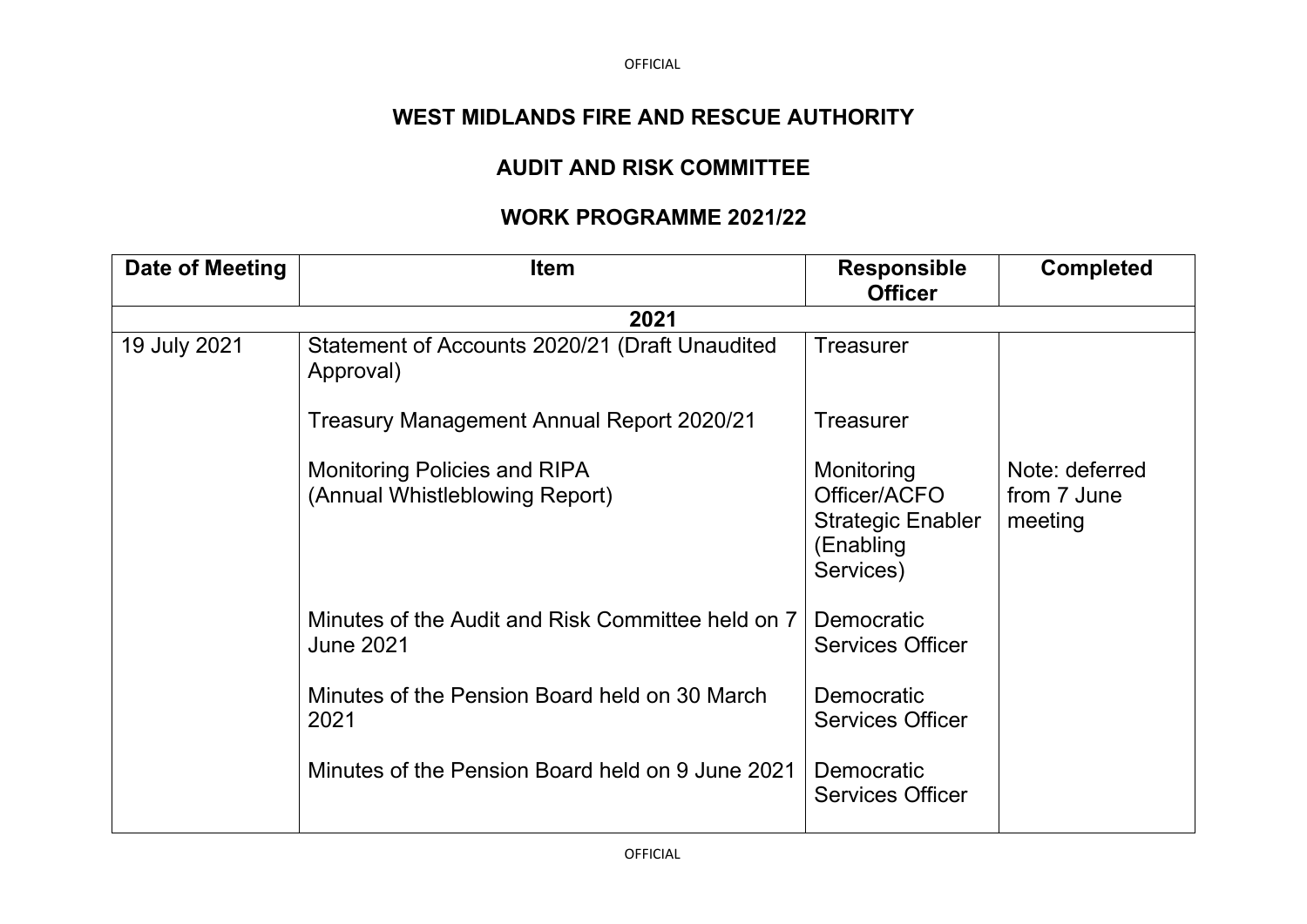|              | <b>OFFICIAL</b>                                                                                                                     |                                                                                                       |  |
|--------------|-------------------------------------------------------------------------------------------------------------------------------------|-------------------------------------------------------------------------------------------------------|--|
|              | Training Requirements of Audit and Risk Members                                                                                     | Democratic<br><b>Services Officer</b>                                                                 |  |
|              | <b>Audit and Risk Committee Draft Work Plan</b><br>2021/22                                                                          | Democratic<br><b>Services Officer</b>                                                                 |  |
|              | Request for a decision on Action to be taken in<br>respect of immediate detriment cases under the<br><b>McCloud Sargeant Ruling</b> | <b>ACFO Strategic</b><br><b>Enabler (Enabling</b><br>Services) /<br><b>Treasurer</b>                  |  |
| 27 Sept 2021 | Terms of Reference of Audit and Risk Committee                                                                                      | Democratic<br><b>Services Officer</b>                                                                 |  |
|              | Audit Findings Report 2020/21                                                                                                       | <b>Grant Thornton</b>                                                                                 |  |
|              | Statement of Accounts 2020/21 (for approval)                                                                                        | <b>Treasurer</b>                                                                                      |  |
|              | <b>Audit Progress &amp; Sector Update</b>                                                                                           | <b>Grant Thornton</b>                                                                                 |  |
|              | <b>Internal Audit Progress Report</b>                                                                                               | <b>Audit Manager</b>                                                                                  |  |
|              | Internal Audit Report - Data Governance                                                                                             | <b>ACFO Strategic</b><br><b>Enabler (Enabling</b><br>Services) /<br>Data and<br>Governance<br>Manager |  |
|              | Minutes of the Audit and Risk Committee held on<br>19 July 2021                                                                     | Democratic<br><b>Services Officer</b>                                                                 |  |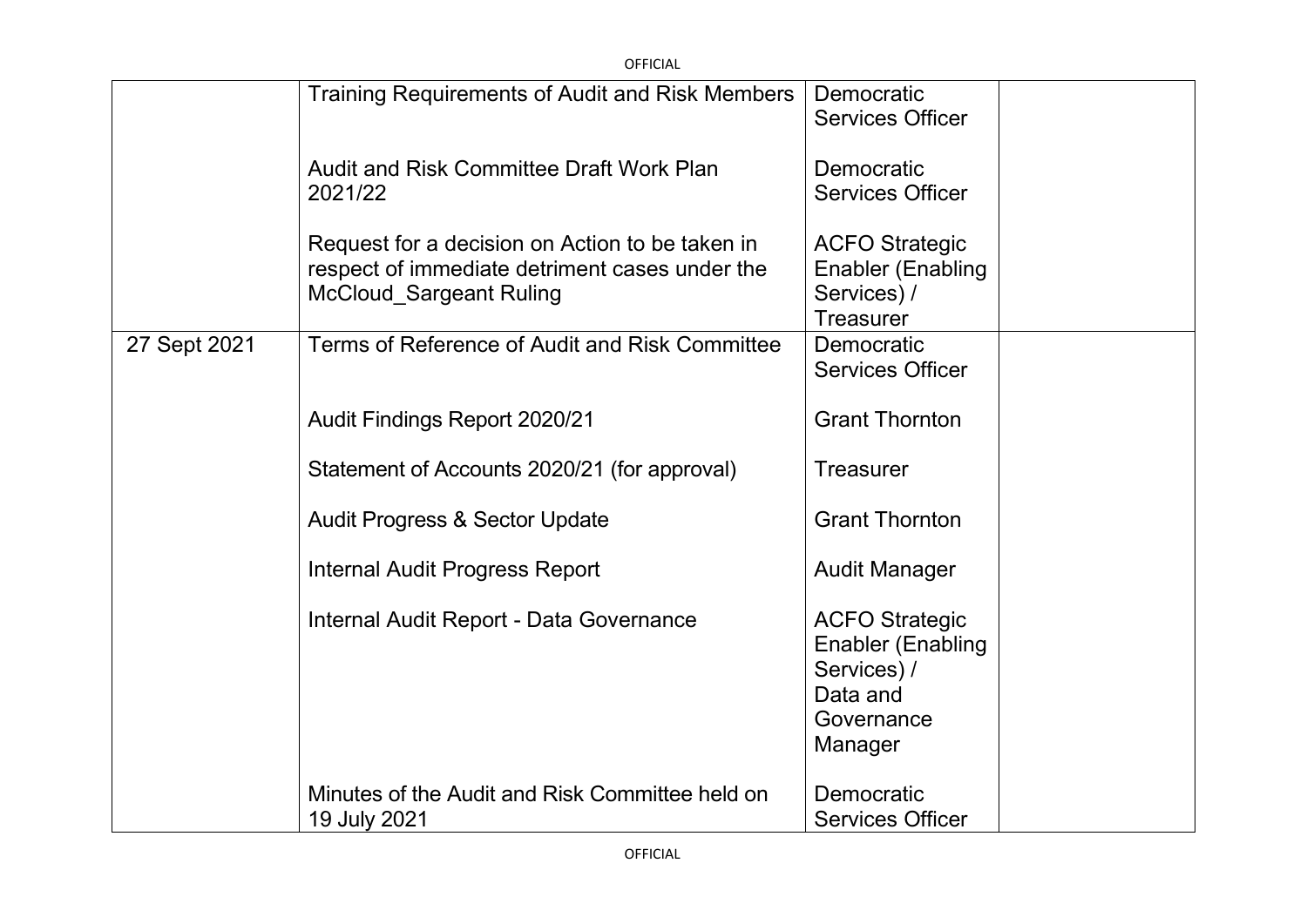|             | <b>Audit and Risk Committee Draft Work Plan</b><br>2020/21           | Democratic<br><b>Services Officer</b>                          |  |
|-------------|----------------------------------------------------------------------|----------------------------------------------------------------|--|
| 4 Oct 2021  | Audit Findings Report 2020/21                                        | <b>Grant Thornton</b>                                          |  |
| [Authority] | Statement of Accounts 2020/21                                        | <b>Treasurer</b>                                               |  |
|             | Minutes of the Audit and Risk Committee held on<br>19 July           | Democratic<br><b>Services Officer</b>                          |  |
| 8 Nov 2021  | Minutes of the Audit and Risk Committee held on<br>27 September 2021 | Democratic<br><b>Services Officer</b>                          |  |
|             | <b>Audit Progress &amp; Sector Update</b>                            | <b>Grant Thornton</b>                                          |  |
|             | <b>Internal Audit Progress Report</b>                                | <b>Audit Manager</b>                                           |  |
|             | Treasury Management Mid-Year Report 2021/22                          | <b>Treasurer</b>                                               |  |
|             | Annual Audit Letter 2020/21                                          | <b>Grant Thornton</b>                                          |  |
|             | Corporate Risk Update Q1 & Q2 2021/22                                | <b>ACFO Strategic</b><br><b>Enabler (Enabling</b><br>Services) |  |
|             | <b>Annual SIRO report</b>                                            | <b>ACFO Strategic</b><br><b>Enabler (Enabling</b><br>Services) |  |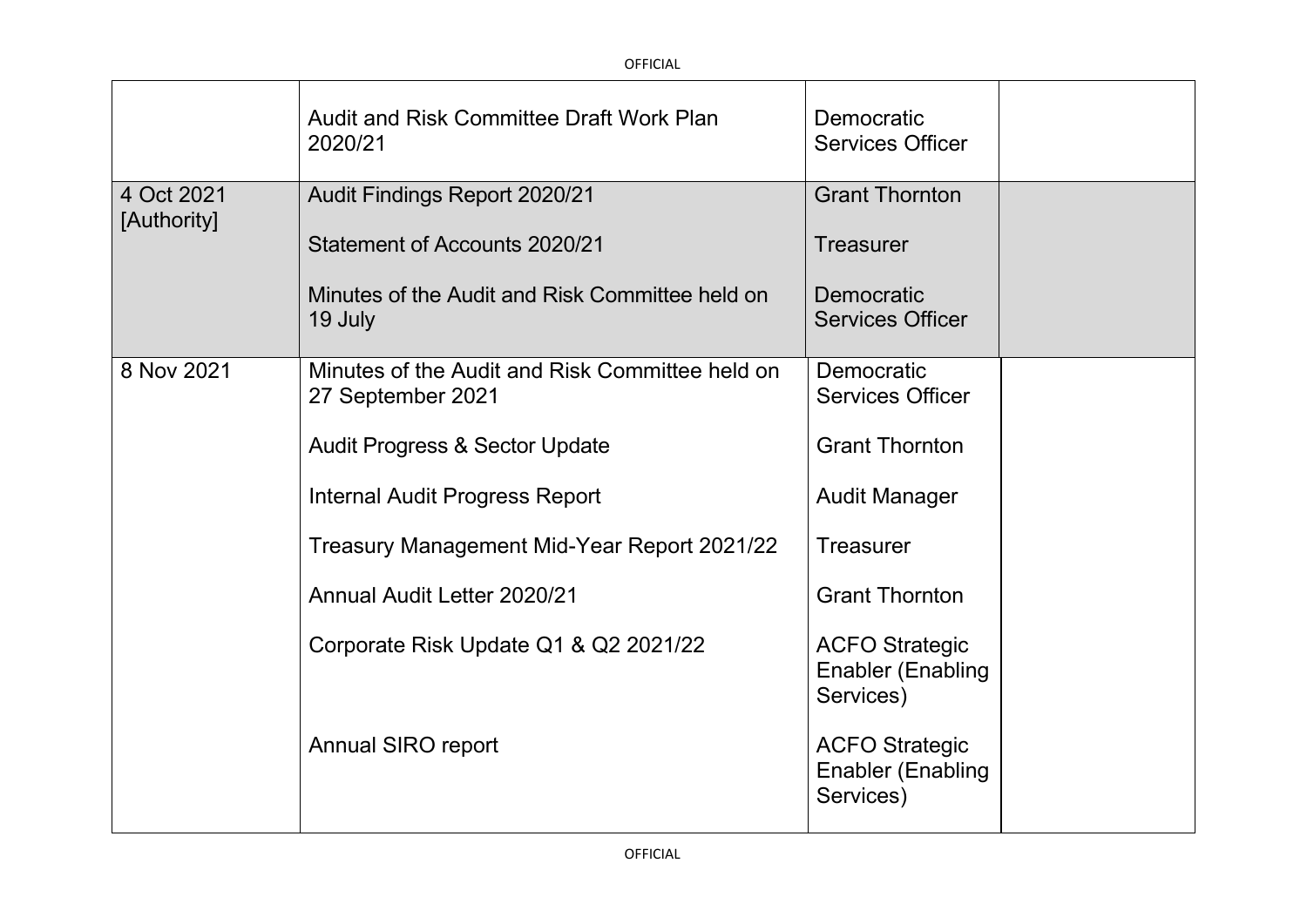| <b>OFFICIAL</b>                 |                                                                      |                                             |
|---------------------------------|----------------------------------------------------------------------|---------------------------------------------|
|                                 | <b>Audit and Risk Committee Draft Work Plan</b><br>2021/22           | Democratic<br>Services Officer              |
|                                 | Minutes of the Pension Board held on 08<br>September 2021            | Democratic<br><b>Services Officer</b>       |
|                                 | Fraud Awareness Training (tbc)                                       | <b>Phil Tromans</b><br><b>John Matthews</b> |
| 13 December<br>2021 (Authority) | Minutes of the Audit and Risk Committee held on<br>27 September      | Democratic<br><b>Services Officer</b>       |
|                                 | Minutes of the Audit and Risk Committee held on 8<br><b>November</b> | Democratic<br><b>Services Officer</b>       |
|                                 | <b>Annual Audit Letter 2020/21</b>                                   | <b>Grant Thornton</b>                       |

| 2022             |                                                                    |                                       |  |  |
|------------------|--------------------------------------------------------------------|---------------------------------------|--|--|
| 14 February      | <b>Tbc</b>                                                         | <b>Tbc</b>                            |  |  |
| 2022 (Authority) |                                                                    |                                       |  |  |
| 21 March 2022    | Minutes of the Audit and Risk Committee held on 8<br>November 2021 | Democratic<br><b>Services Officer</b> |  |  |
|                  | Internal Audit Progress Report                                     | <b>Audit Manager</b>                  |  |  |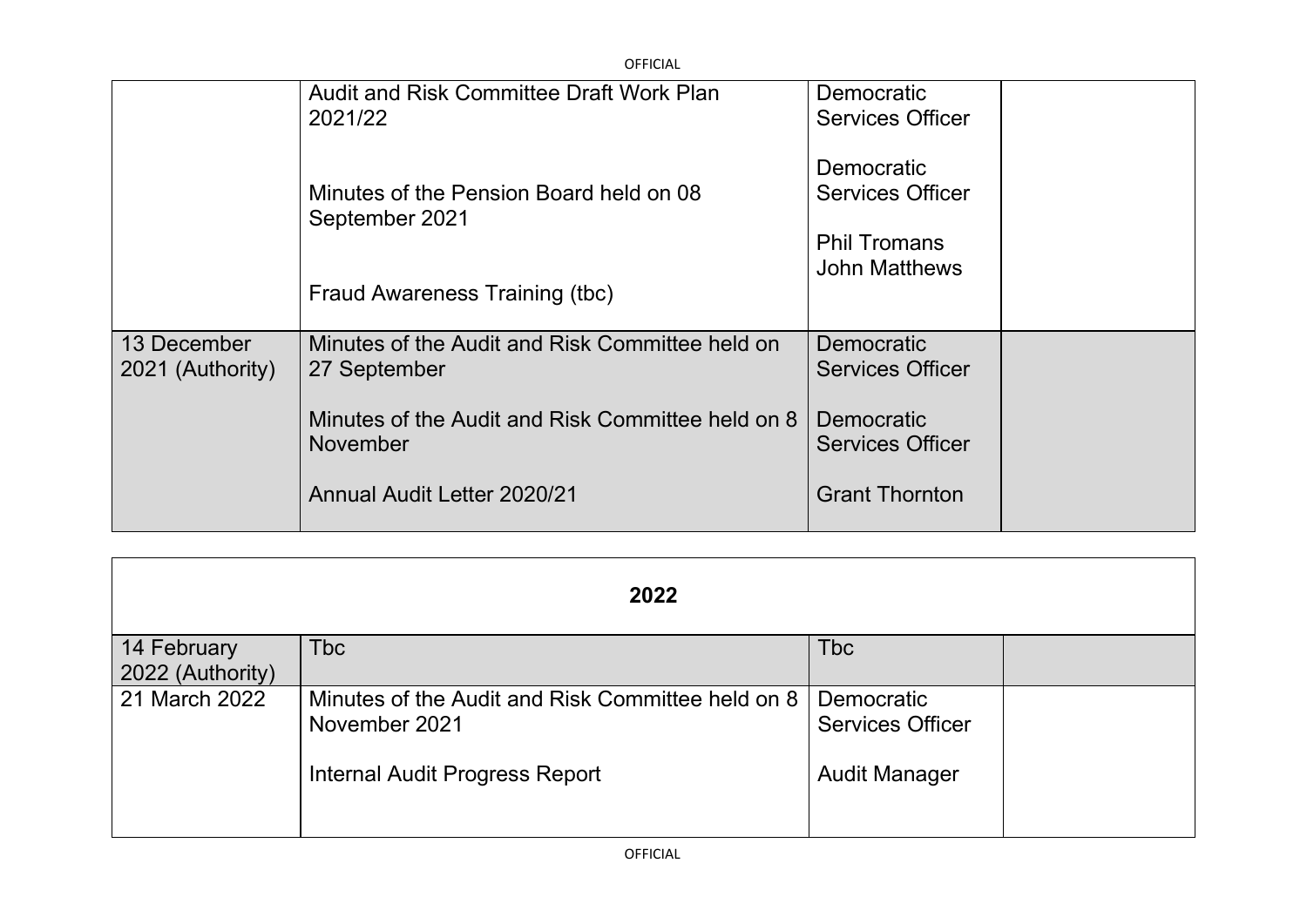| OFFICIAL    |                                                                                                                                                             |                                                        |
|-------------|-------------------------------------------------------------------------------------------------------------------------------------------------------------|--------------------------------------------------------|
|             | <b>Audit Progress &amp; Sector Update</b>                                                                                                                   | <b>Grant Thornton</b>                                  |
|             | Internal Audit Plan 2022/23                                                                                                                                 | <b>Audit Manager</b>                                   |
|             | Audit Plan 2021/22 (possibly in June 2022 - tbc)                                                                                                            | <b>Grant Thornton</b>                                  |
|             | Internal Audit Charter - Annual Review                                                                                                                      | <b>Audit Manager</b>                                   |
|             | Informing the Audit Risk Assessment – West<br>Midlands Fire and Rescue Authority 2021/22<br>(possibly in March 2022 but may need to be June<br>$2022 - tbc$ | <b>Grant Thornton</b>                                  |
|             | Minutes of the Pensions Board held on 10<br>December 2021                                                                                                   | Democratic<br><b>Services Officer</b>                  |
|             | <b>Audit and Risk Committee Work Plan</b>                                                                                                                   | Democratic<br><b>Services Officer</b>                  |
|             | Committee Members' Private meeting with Internal<br><b>Auditors (to follow Committee)</b>                                                                   | <b>Audit Manager</b>                                   |
| 6 June 2022 | Annual Internal Audit Report 2021/22                                                                                                                        | <b>Audit Manager</b>                                   |
|             | Governance Statement 2021/22                                                                                                                                | <b>Treasurer</b>                                       |
|             | <b>Monitoring Policies and RIPA</b><br>(Annual Whistleblowing Report)                                                                                       | Monitoring<br>Officer/ACFO<br><b>Strategic Enabler</b> |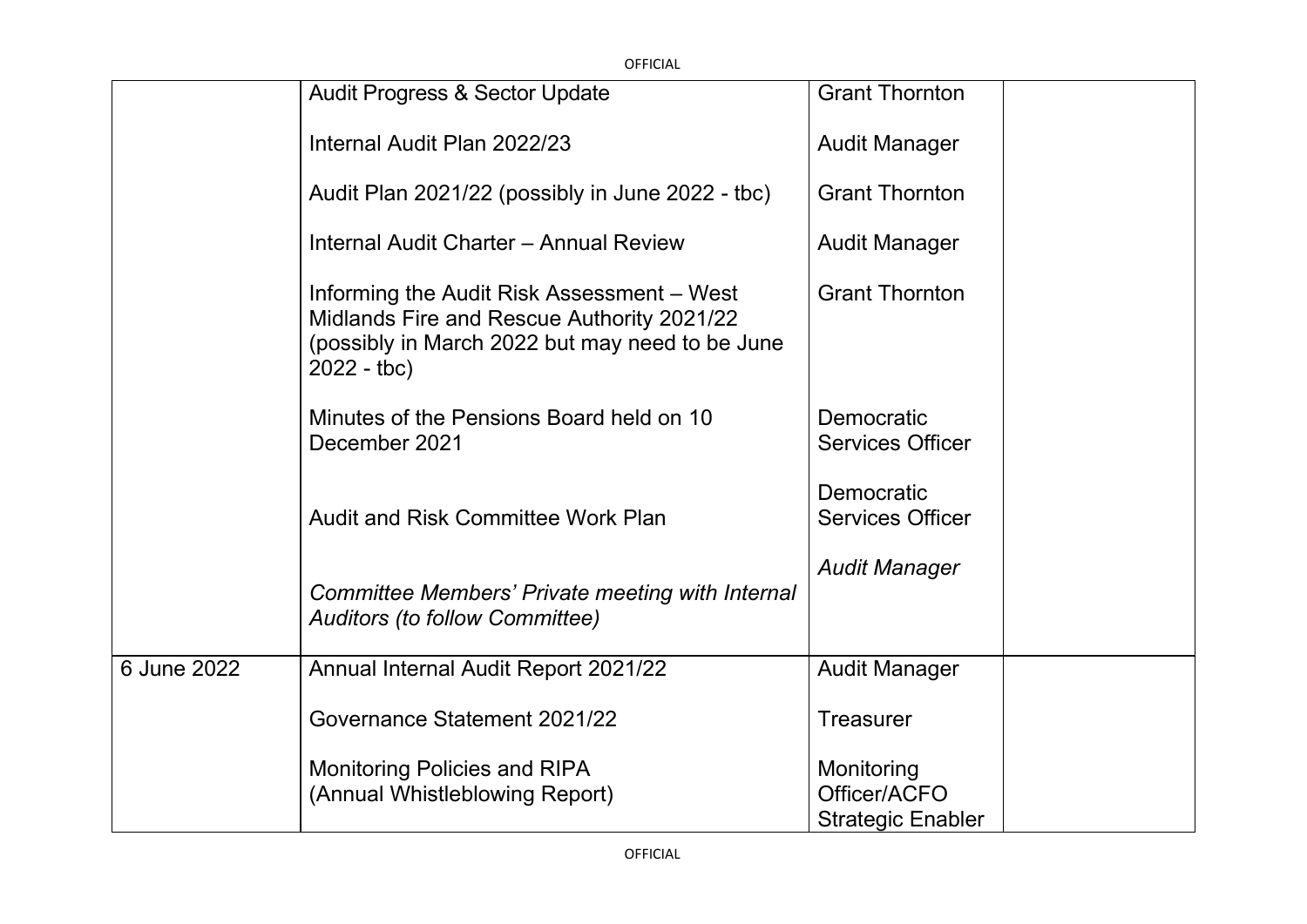|                                                                                                                                                             | (Enabling<br>Services)                                         |  |
|-------------------------------------------------------------------------------------------------------------------------------------------------------------|----------------------------------------------------------------|--|
| Corporate Risk Update Q3 & Q4 2021/22                                                                                                                       | <b>ACFO Strategic</b><br><b>Enabler (Enabling</b><br>Services) |  |
| Audit Plan 2021/22 (possibly in March 2022 - tbc)                                                                                                           | <b>Grant Thornton</b>                                          |  |
| Informing the Audit Risk Assessment - West<br>Midlands Fire and Rescue Authority 2021/22<br>(possibly in March 2022 but may need to be June<br>$2022 - tbc$ | <b>Grant Thornton</b>                                          |  |
| Annual Report of the Audit and Risk Committee<br>2021/22 for approval                                                                                       | Chair                                                          |  |
| <b>Audit Progress &amp; Sector Update</b>                                                                                                                   | <b>Grant Thornton</b>                                          |  |
| <b>Internal Audit Progress Report</b>                                                                                                                       | <b>Audit Manager</b>                                           |  |
| Minutes of the Audit and Risk Committee held on<br>21 March 2022                                                                                            | Democratic<br><b>Services Officer</b>                          |  |
| Minutes of the Pensions Board held on XXXX - tbc                                                                                                            | Democratic<br><b>Services Officer</b>                          |  |
| Annual Report of the Pension Board 2021/22                                                                                                                  | <b>Chair, Pensions</b><br><b>Board</b>                         |  |
|                                                                                                                                                             |                                                                |  |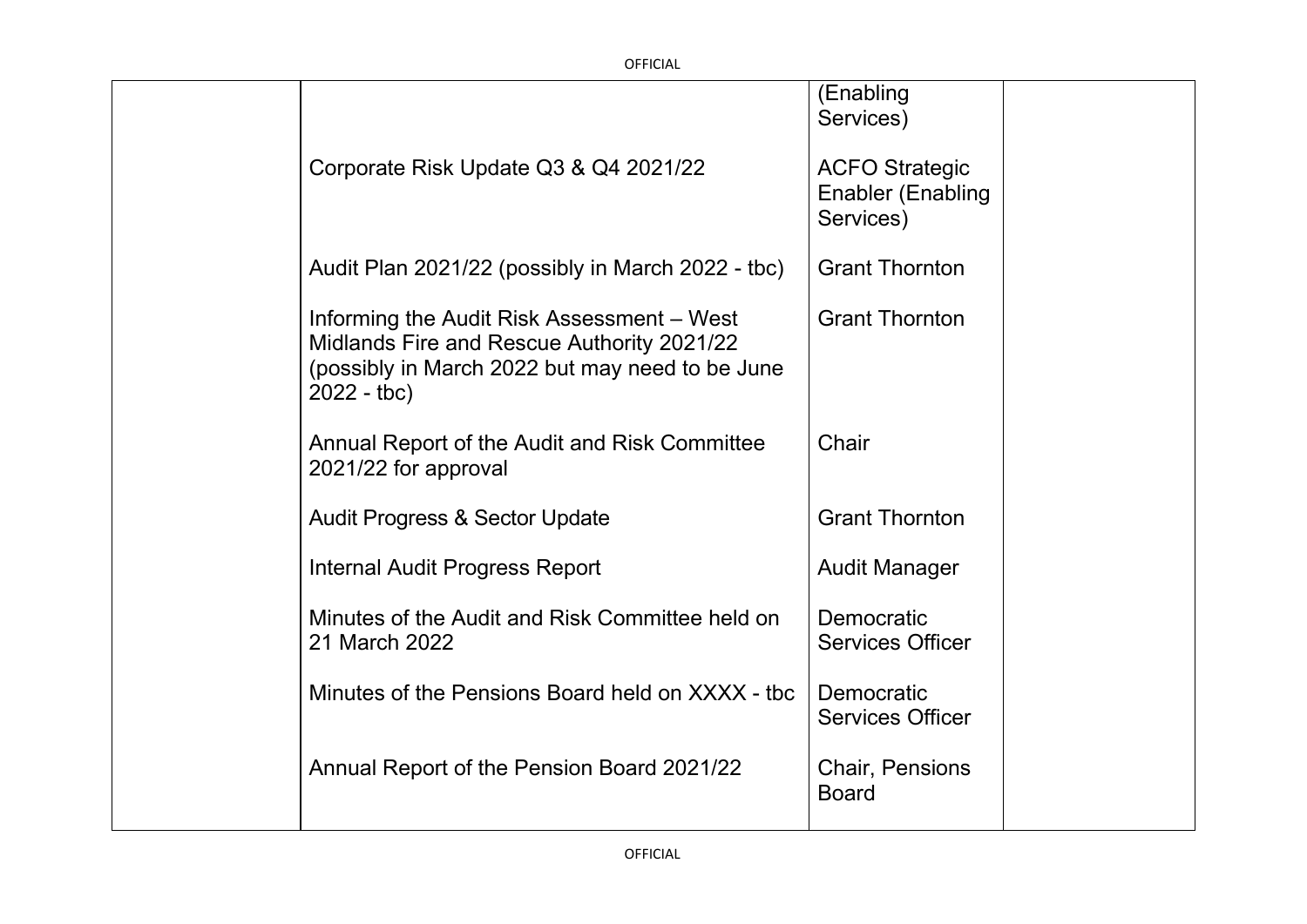|                             | <b>OFFICIAL</b>                                                       |                                       |  |
|-----------------------------|-----------------------------------------------------------------------|---------------------------------------|--|
|                             | Audit and Risk Committee Work Plan-2020/21                            | Democratic<br><b>Services Officer</b> |  |
|                             | Committee Members' Private meeting with<br><b>External Auditors</b>   | <b>Grant Thornton</b>                 |  |
|                             | <b>Workshop for Members on Statement of Accounts</b><br>2021/22       | <b>Treasurer</b>                      |  |
| 27 June 2022<br>[Authority] | Governance Statement 2021/22                                          | Treasurer                             |  |
|                             | Minutes of the Audit and Risk Committee held on<br>21 March 2022      | Democratic<br><b>Services Officer</b> |  |
|                             | Minutes of the Audit and Risk Committee held on 6<br><b>June 2022</b> | Democratic<br><b>Services Officer</b> |  |
|                             | Annual Report of the Audit and Risk Committee<br>2021/22              | Chair                                 |  |

| <b>XX July 2022</b><br>(Audit and Risk) | Statement of Accounts 2021/22 (Draft Unaudited<br>Approval) | Treasurer                             |
|-----------------------------------------|-------------------------------------------------------------|---------------------------------------|
| Committee<br>2022/23)                   | Treasury Management Annual Report 2021/22                   | Treasurer                             |
|                                         | Audit and Risk Committee Draft Work Plan 2022/23            | Democratic<br><b>Services Officer</b> |
|                                         |                                                             |                                       |